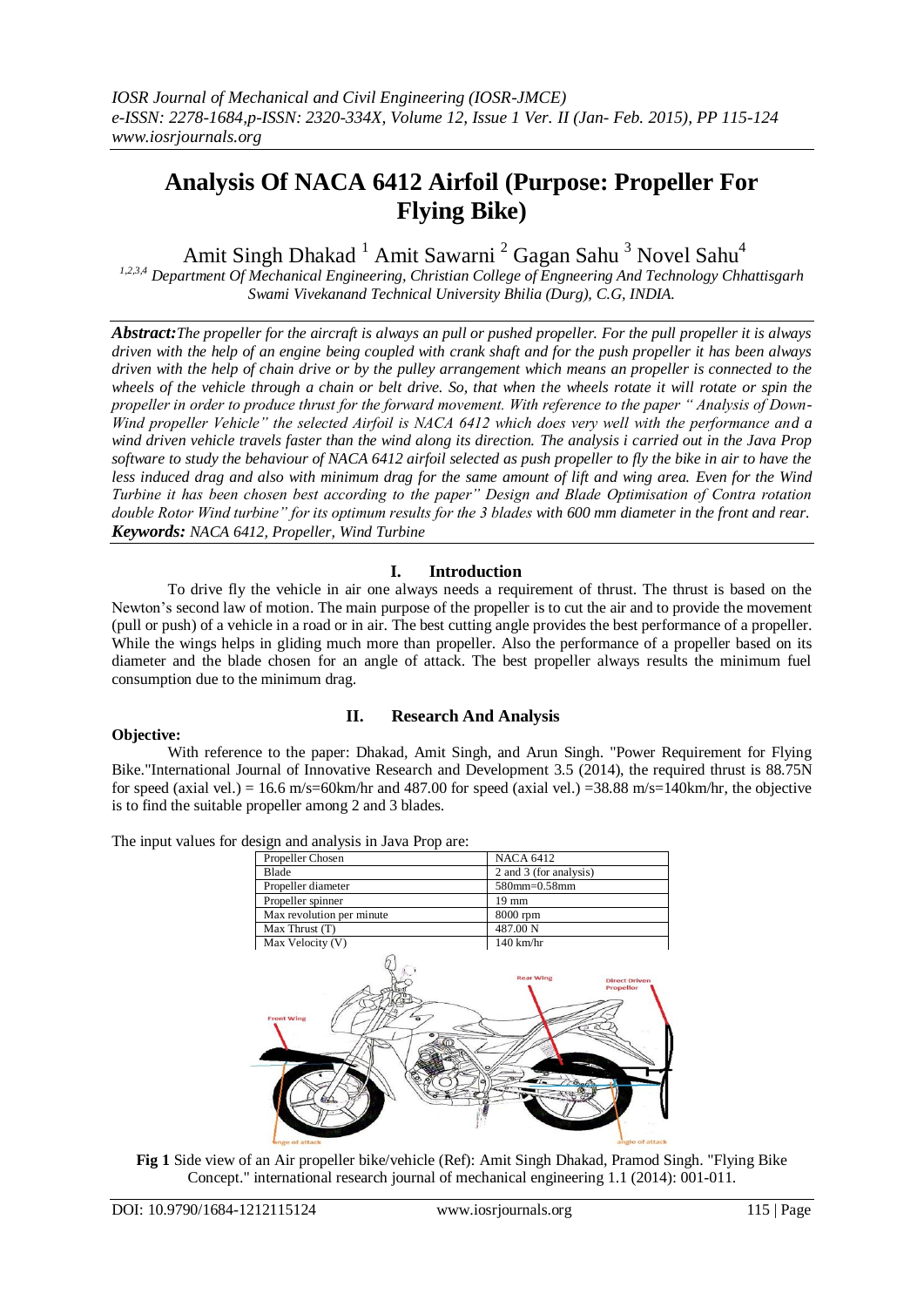### **Design card:**

For analysis on Java Prop we have the design output data (for two and three blade propeller) as:

| Design | <b>Airfols</b> | Geometry                                                  | Modify | Multi Analysis |              | <b>Single Analysis</b> | <b>Flow Field</b> | Options |
|--------|----------------|-----------------------------------------------------------|--------|----------------|--------------|------------------------|-------------------|---------|
|        |                | Enter Design Parameters and press the 'Design it' button. |        |                |              |                        |                   |         |
|        |                | Propeller Name:                                           |        | 6412           |              |                        |                   |         |
|        |                | Number of Blades B:                                       |        | 2              | $\mathbf{H}$ |                        |                   |         |
|        |                | Revolutions per minute rpm:                               |        | 8000           | [1,4min]     |                        |                   |         |
|        | Diameter D:    |                                                           |        | 0.58           |              |                        |                   |         |
|        |                |                                                           |        | 0.19           | [m]          |                        |                   |         |
|        |                | Spinner Dia, Dsp:                                         |        |                | [m]          |                        |                   |         |
|        | Velocity v.    |                                                           |        | 38.88          | [mk]         |                        |                   |         |
|        | Power P.       |                                                           |        | $\times$ 9460  | M            |                        |                   |         |
|        |                | shrouded rotor                                            |        |                |              | square tip             |                   |         |
|        |                | Propeller                                                 |        | 0.503          | VADRO        |                        |                   |         |
|        |                | vi(nD)<br>Efficiency n                                    |        | 64.049%        | loading      |                        | 0.16<br>medium    |         |
|        |                | Thrust T                                                  |        | 155.84 N       | $\alpha$     |                        | 0.0634            |         |
|        |                | Power P                                                   |        | 9.46 KW        | Cp           |                        | 0.0498            |         |
|        |                | Torque Q                                                  |        | 11.29 Nm       | Cs           |                        | 0.916             |         |
|        |                | β at 75%R                                                 |        | $14.6^{\circ}$ | Pitch H      |                        | 357 mm            |         |

**Fig 2 (Design parameter of 2 blade propeller)**

So, by putting the input values we have output with certain properties of propeller where the propeller design is simple but without shrouded and squared tip condition.

| Design card (shrouded) |                 |        |             |                                                                        |                |                   |                 |                   |         |                      |  |
|------------------------|-----------------|--------|-------------|------------------------------------------------------------------------|----------------|-------------------|-----------------|-------------------|---------|----------------------|--|
|                        | <b>JavaProp</b> |        |             |                                                                        |                |                   |                 |                   |         | $\Box$ e $\boxtimes$ |  |
|                        |                 | Design | Airfoils    | Geometry                                                               | Modify         | Multi Analysis    | Single Analysis | Flow Field        | Options |                      |  |
|                        |                 |        |             | Enter Design Parameters and press the 'Design It!' button.             |                |                   |                 |                   |         |                      |  |
|                        |                 |        |             | Propeller Name:                                                        |                | 6412              |                 |                   |         |                      |  |
|                        |                 |        |             | Number of Blades B:                                                    |                | 2                 |                 |                   |         |                      |  |
|                        |                 |        |             |                                                                        |                |                   | $[\cdot]$       |                   |         |                      |  |
|                        |                 |        |             | Revolutions per minute rpm:                                            |                | 8000              | [1/min]         |                   |         |                      |  |
|                        |                 |        | Diameter D: |                                                                        |                | 0.58              | [m]             |                   |         |                      |  |
|                        |                 |        |             | Spinner Dia. Dsp:                                                      |                | 0.19              | [m]             |                   |         |                      |  |
|                        |                 |        | Velocity v: |                                                                        |                | 38.88             | [m/s]           |                   |         |                      |  |
|                        |                 |        | Power P:    |                                                                        | $\checkmark$   | 9460              | <b>M</b>        |                   |         |                      |  |
|                        |                 |        |             | $\overline{\mathbf{v}}$ shrouded rotor                                 |                |                   | square tip      |                   |         |                      |  |
|                        |                 |        |             |                                                                        |                |                   |                 |                   |         |                      |  |
|                        |                 |        |             | Propeller                                                              |                |                   |                 |                   |         |                      |  |
|                        |                 |        |             | $v$ $f(nD)$                                                            | 0.503          |                   | V/(QR)          | 0.16              |         |                      |  |
|                        |                 |        |             | Efficiency $\eta$                                                      | 73.724 %       |                   | loading         | medium            |         |                      |  |
|                        |                 |        |             | Thrust T<br>Power <sub>P</sub>                                         | 179.39N        | 9.46 KW           | $\alpha$        | 0.073<br>0.0498   |         |                      |  |
|                        |                 |        |             | Torque Q                                                               | 11.29 Nm       |                   | Cp<br>Cs.       | 0.916             |         |                      |  |
|                        |                 |        |             | <b>B</b> at 75%R                                                       | $18.4^{\circ}$ |                   | Pitch H         | 455 mm            |         |                      |  |
|                        |                 |        |             |                                                                        |                |                   |                 |                   |         |                      |  |
|                        |                 |        |             | Remark: The RPM setting is also used for Analysis page.                |                |                   |                 |                   |         |                      |  |
|                        |                 |        |             |                                                                        |                |                   |                 |                   |         |                      |  |
|                        |                 |        |             |                                                                        | Design II!     | Copy Text         | Copy (HTML)     |                   |         |                      |  |
|                        | Ready           |        |             |                                                                        |                |                   |                 |                   |         |                      |  |
|                        |                 |        |             |                                                                        |                |                   |                 |                   |         |                      |  |
|                        | <b>H</b> start  | COB    |             | <b>Java</b> JavaProp                                                   |                | www.ijsrp.org/res |                 | Windows XP Snippi |         | <b>© 9 8</b> 1:54 PM |  |
|                        |                 |        |             | Fig 3 (Design parameter of 2 blade propeller under shrouded condition) |                |                   |                 |                   |         |                      |  |

### **Shrouded:**

The characteristic of propeller says that along the length of the propeller airfoil the thrust decreases and at tip it becomes zero. So, to avoid and to cover such thrust loss at the tip the propeller used to be shrouded and the thrust can be maximised.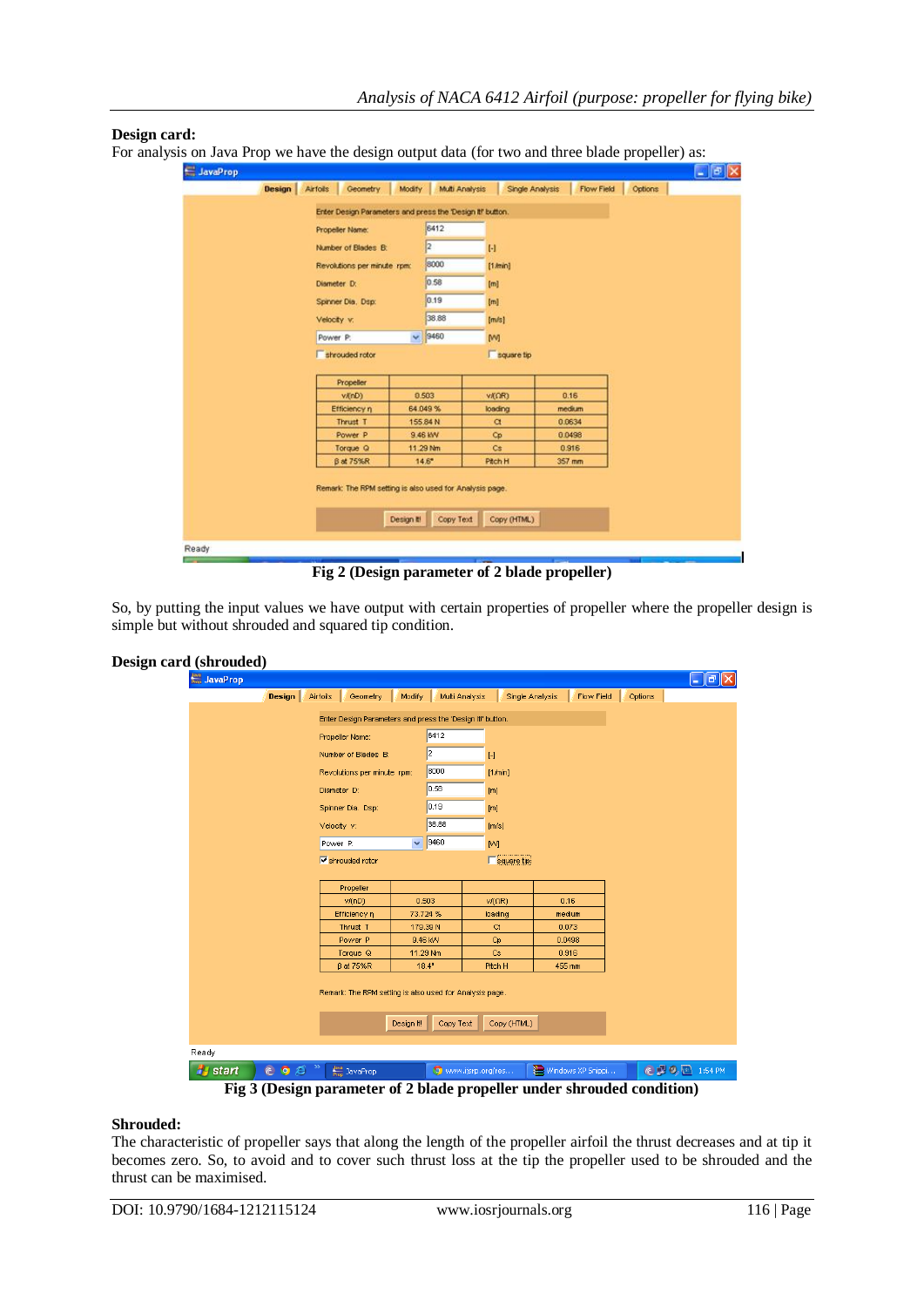| Design | Airfoils    | Geometry                                                   | Modify       | Multi Analysis |                             | Single Analysis<br>Flow Field | Options |
|--------|-------------|------------------------------------------------------------|--------------|----------------|-----------------------------|-------------------------------|---------|
|        |             | Enter Design Parameters and press the 'Design It!' button. |              |                |                             |                               |         |
|        |             | Propeller Name:                                            |              | 6412           |                             |                               |         |
|        |             | Number of Blades B:                                        |              | 2              | $\left[ \cdot \right]$      |                               |         |
|        |             | Revolutions per minute rpm:                                |              |                |                             |                               |         |
|        |             |                                                            |              | 8000           | [1/min]                     |                               |         |
|        |             | Diameter D:                                                |              | 0.58           | [m]                         |                               |         |
|        |             | Spinner Dia. Dsp:                                          |              | 0.19           | [m]                         |                               |         |
|        | Velocity v: |                                                            |              | 38.88          | [m/s]                       |                               |         |
|        | Power P:    |                                                            | $\checkmark$ | 9460           | <b>M</b>                    |                               |         |
|        |             | $\triangledown$ shrouded rotor                             |              |                | $\triangledown$ square tip. |                               |         |
|        |             |                                                            |              |                |                             |                               |         |
|        |             | Propeller                                                  |              |                |                             |                               |         |
|        |             | v/(nD)                                                     |              | 0.503          | V/(QR)                      | 0.16                          |         |
|        |             | Efficiency $\eta$                                          |              | 73.729%        | loading                     | medium                        |         |
|        |             | Thrust T                                                   |              | 179.41 N       | ct                          | 0.073                         |         |
|        |             | Power <sub>P</sub>                                         |              | 9.46 KW        | Cp                          | 0.0498                        |         |
|        |             | Torque Q                                                   |              | 11.29 Nm       | Cs                          | 0.916                         |         |
|        |             | <b>B</b> at 75%R                                           |              | $18.4^{\circ}$ | Pitch H                     | 456 mm                        |         |

#### **Design card (shrouded and squared tipped)**

**Fig 4 (Design parameter of 2 blade propeller with shrouded and square tip)**

### **Square tip:**

The square tip is the concept for creating the blades with rounded tips which produces a tip with final chord length by the simple extrapolation of the last section and the optimum design results good for the light and medium loaded propellers. And this is classified in terms of the coefficient of thrust. i.e.,

- 1.  $T_C > 1$ , (highly loaded)
- 2.  $T_c > 0.25$ , (medium loaded)
- 3.  $T_c \leq 0.25$ , (lightly loaded)

**Note:** So, under both shrouded and square tip condition the thrust can be maximise additionaly.

| Propeller Name:                                                             |                          | 6412           |           |                      |        |                                      |
|-----------------------------------------------------------------------------|--------------------------|----------------|-----------|----------------------|--------|--------------------------------------|
| Number of Blades B:                                                         |                          | lз.            |           | $[ - ]$              |        |                                      |
| Revolutions per minute rpm:                                                 |                          | 8000           |           | [1/min]              |        |                                      |
| Diameter D:                                                                 |                          | 0.58           |           | [m]                  |        |                                      |
| Spinner Dia, Dsp:                                                           |                          | 0.19           |           | [m]                  |        |                                      |
| Velocity v:                                                                 |                          | 38.88          |           | [m/s]                |        |                                      |
| Power P:                                                                    | $\overline{\phantom{0}}$ | 9460           |           | [W]                  |        |                                      |
| $\nabla$ shrouded rotor                                                     |                          |                |           | $\nabla$ square tip. |        |                                      |
|                                                                             |                          |                |           |                      |        |                                      |
| Propeller                                                                   |                          |                |           |                      |        |                                      |
| V(ND)                                                                       |                          | 0.503          |           | v/(QR)               | 0.16   |                                      |
| Efficiency η                                                                |                          | 73.748%        |           | loading              | medium |                                      |
| Thrust <sub>T</sub>                                                         |                          | 179.44 N       |           | ct                   | 0.073  |                                      |
| Power <sub>P</sub>                                                          |                          | 9.46 KW        |           | Cp                   | 0.0498 |                                      |
| Torque Q                                                                    |                          | 11.29 Nm       |           | Cs                   | 0.916  |                                      |
| $\beta$ at 75%R                                                             |                          | $18.4^{\circ}$ |           | Pitch H              | 455 mm |                                      |
| Remark: The RPM setting is also used for Analysis page.                     | Design II!               |                | Copy Text | Copy (HTML)          |        |                                      |
| Ready                                                                       |                          |                |           |                      |        |                                      |
| m<br>$\overline{\phantom{a}}$<br>asd16<br>Adobe Reader<br>asd2<br>asd9<br>8 |                          |                |           |                      |        | --<br>Recycle Bin<br><b>ALCOHOL:</b> |
| ≫<br>start<br>COB<br><b>Java</b> JavaProp<br>- 7                            |                          |                |           |                      |        | <b>E 2:12 PM</b>                     |

**Fig 5 (Design parameter of 3 blade propeller)**

**Note:** From fig 4 and fig 5, on design analysis we come to know that as we go for the increase of number of blades the propeller efficiency will increase with thrust for the same power and torque than two blade propellers with a different angle of attack along the length of the propeller but the weight consideration is the major issue for flight.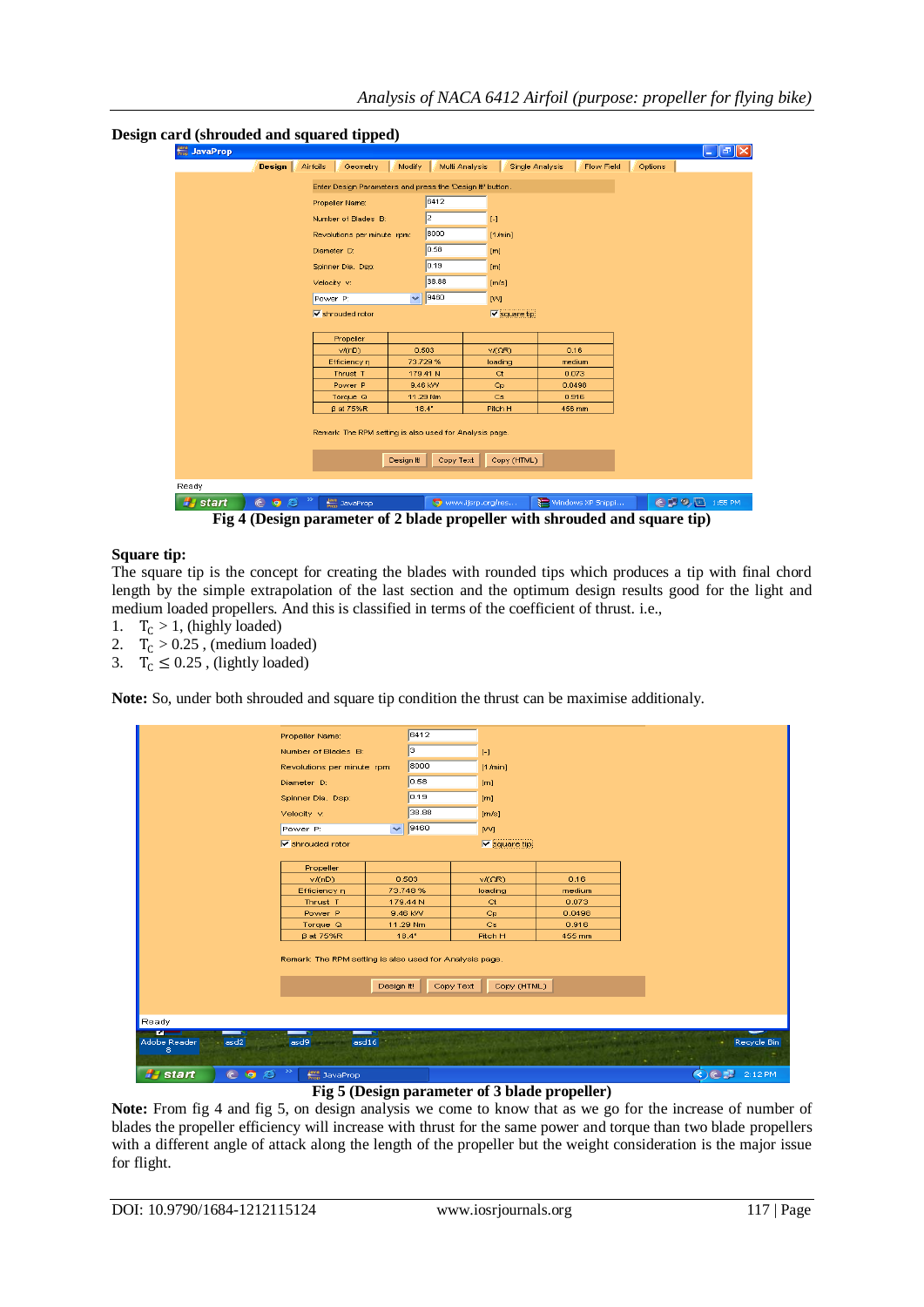

**Analysis of two blade propeller in order to have minimum drag and weight: Airfoils:**

**Note:** The best performance of an airfoil depends on the blade angle. And by default the angle of attack is set as 3 degree always for best performance. And here we can see the red dot for coefficient of drag  $= 0.0200$  and coefficient of lift  $= 0.549$ 



**Fig 7 (Geometry of the Two blade propeller)**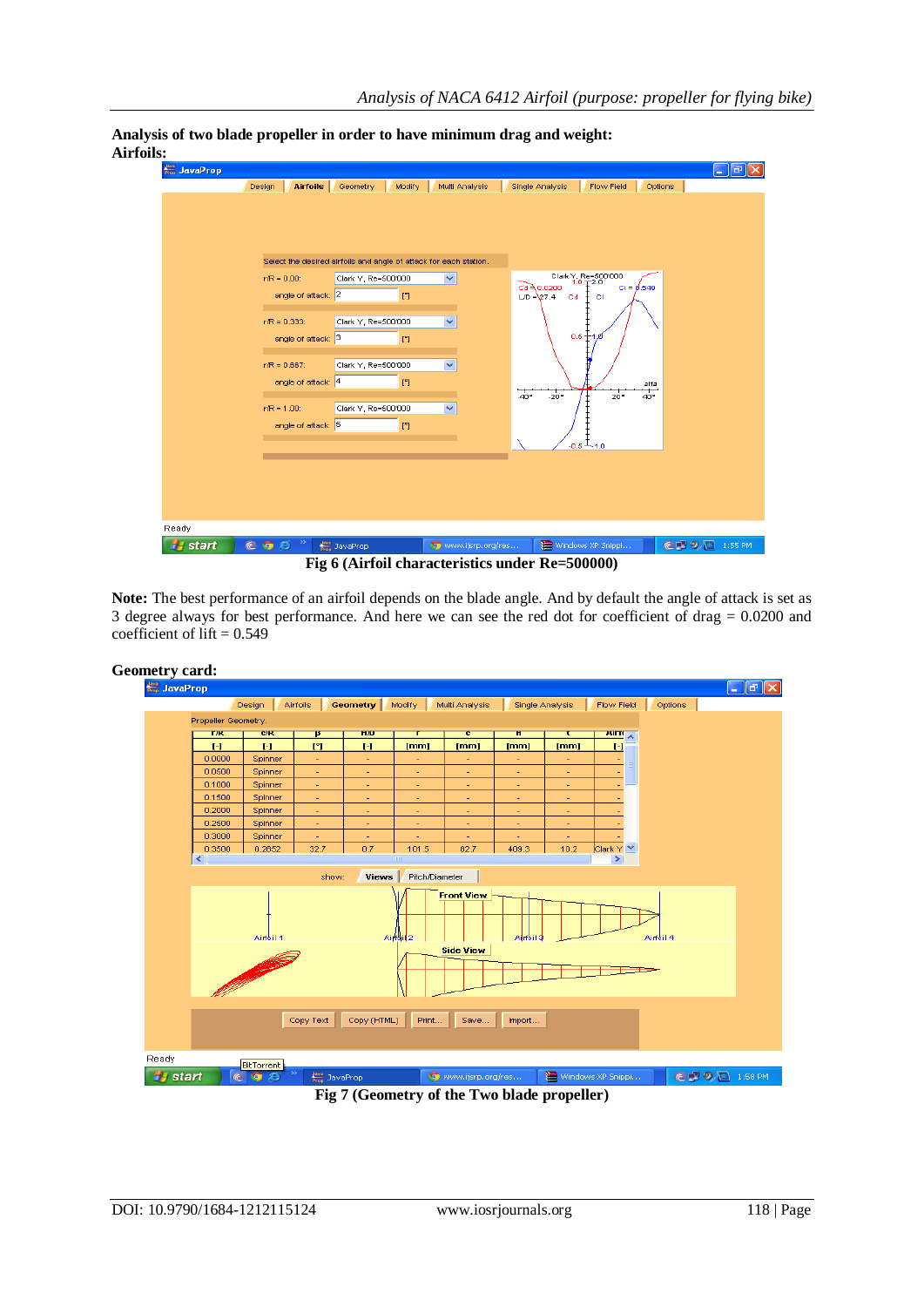

*Analysis of NACA 6412 Airfoil (purpose: propeller for flying bike)*

**Fig 8 (Two blade propeller result along the length of propeller)**



Therefore form the geometry card (Fig 6, 7 and 8) we have:

- 1. The 3D view of the propeller in red color and also the front and side view (fig 6)
- 2. The different properties like
- (a)  $\dot{r}$  is the radius station or origin i absolute dimensions
- (b) "c"is the chord length in absolute dimensions
- (c) "R" is the radius of the propeller in m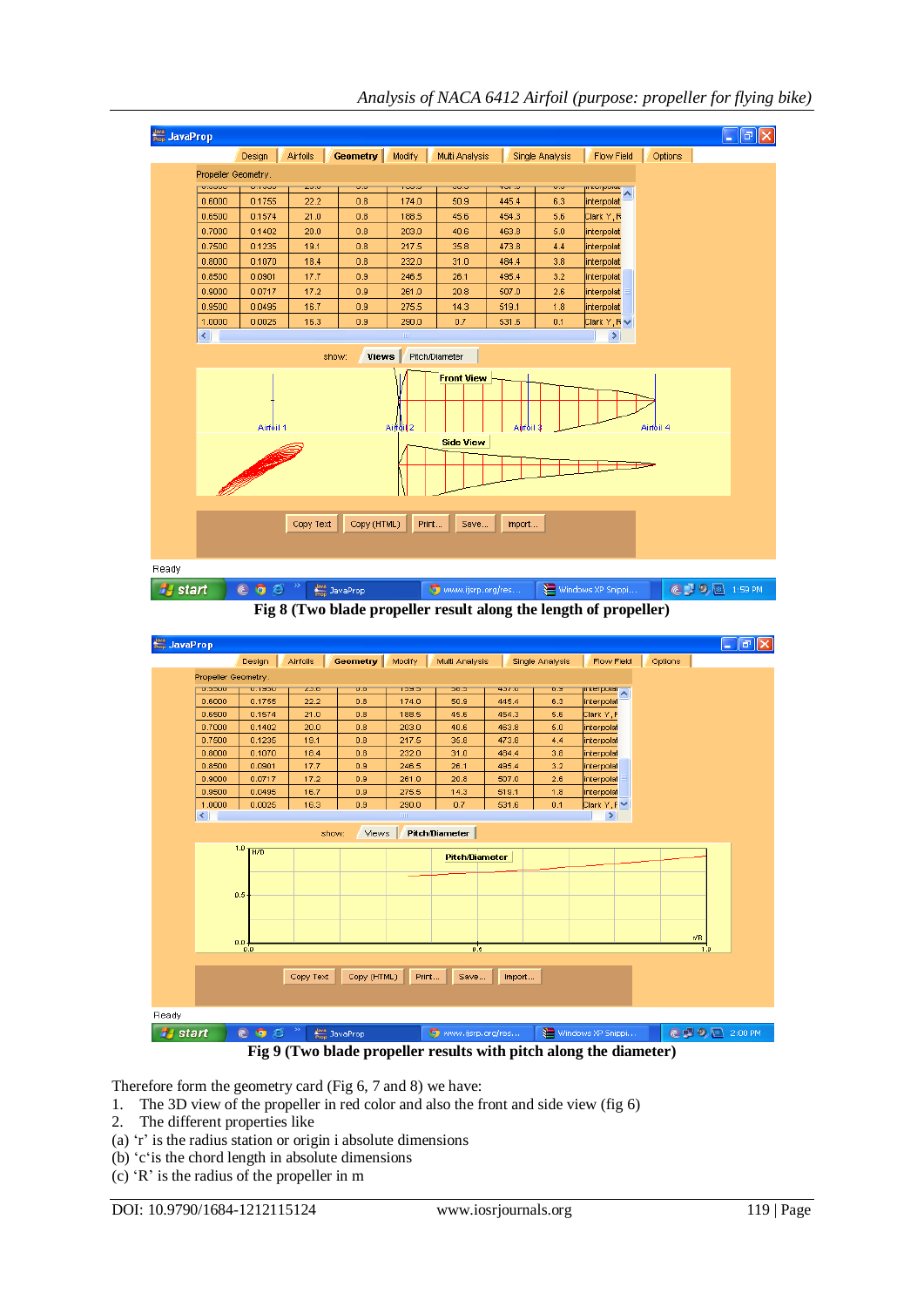- (d)  $\frac{r}{R}$  is the relative radius of propeller and can be read along the length of it.
- (e)  $\frac{\hat{c}}{R}$  is the relative chord along the length of the propeller radius.
- (f)  $H'$  is the pitch in mm
- (g) 't' is the thickness of an propeller along the diameter of an propeller.

**Note:** Since the spinner is only to mount and spin the propeller their thickness, pitch and angle of radius is left blank as it nothing to do with it.

| <b>Modify card:</b>  |                    |                            |                                              |        |                               |               |          |
|----------------------|--------------------|----------------------------|----------------------------------------------|--------|-------------------------------|---------------|----------|
| <b>Hava</b> JavaProp |                    |                            |                                              |        |                               |               | $\Box$ e |
|                      | Design<br>Airfoils | Geometry                   | Multi Analysis<br>Modify                     |        | Single Analysis<br>Flow Field | Options       |          |
|                      |                    |                            |                                              |        |                               |               |          |
|                      |                    |                            |                                              |        |                               |               |          |
|                      |                    |                            |                                              |        |                               |               |          |
|                      |                    | Modify Propeller Geometry. |                                              |        |                               |               |          |
|                      |                    |                            |                                              | 0.000  |                               |               |          |
|                      |                    | Change Blade Angle by:     |                                              |        | $[{}^{n}]$                    |               |          |
|                      |                    | Scale Blade Angle by:      |                                              | 000.1  | $[ \cdot ]$                   |               |          |
|                      |                    | Increase Chord by:         |                                              | 0.000  | [mm]                          |               |          |
|                      |                    | Scale Chord by:            |                                              | 1.000  | $[ \cdot ]$                   |               |          |
|                      |                    | Taper Chord by:            |                                              | 1.000  | $\mathbb H$<br>tip/root       |               |          |
|                      |                    |                            | $v/V$ at r/R = 0 (1.0 = undisturbed inflow): | 1.000  | $[ \cdot ]$                   |               |          |
|                      |                    | r/R where $v/V = 1$ :      |                                              | 0.500  | $[ - ]$                       |               |          |
|                      |                    | Threading line at % chord: |                                              | 33.000 | [%]                           |               |          |
|                      |                    | Trailing edge thickness:   |                                              | 0.500  | [%]                           |               |          |
|                      |                    |                            |                                              |        |                               |               |          |
|                      |                    |                            | Modify III                                   |        |                               |               |          |
|                      |                    |                            |                                              |        |                               |               |          |
|                      |                    |                            |                                              |        |                               |               |          |
|                      |                    |                            |                                              |        |                               |               |          |
|                      |                    |                            |                                              |        |                               |               |          |
| Ready                |                    |                            |                                              |        |                               |               |          |
| start<br>Ш           | COO                | <b>Java</b> JavaProp       | www.ijsrp.org/res                            |        | Windows XP Snippi             | © 2 9 1:59 PM |          |

**Fig 10 (The default desired data of an propeller)**

The modify card is to modify in creation as per our requirement. **Multi Analysis card:**

|                                    |                                       | Propeller Off-Design Analysis for full v/nD range. |                                  |                             |                    |                 |               |                                                                                                  |                           |
|------------------------------------|---------------------------------------|----------------------------------------------------|----------------------------------|-----------------------------|--------------------|-----------------|---------------|--------------------------------------------------------------------------------------------------|---------------------------|
| v/(nD)<br>Н.                       | $v/(\Omega R)$<br>$\mathbf{H}$        | ct<br>$\mathbf{H}$                                 | $C_{\mathbf{p}}$<br>$\mathbf{H}$ | $\mathbf{c}\mathbf{s}$<br>ы | Tc<br>$\mathbf{H}$ | Pc<br>ы         | ŋ<br>[%]      | $\mathbf{n}^*$<br>[%]                                                                            | stalle $\sim$<br>[%]      |
| 0.000                              | 0.000                                 | 0.208538                                           | 0.085189                         | 0.000051                    | 9.999999           | 9.999999        | 0.01          | 0.01                                                                                             | 3.00!                     |
| 0.050                              | 0.016                                 | 0.207988                                           | 0.072093                         | 0.084604                    | 9.999999           | 9.999999        | 14.43         | 12.48                                                                                            | 27.00                     |
| 0.100                              | 0.032                                 | 0.175819                                           | 0.087401                         | 0.162816                    | 9.999999           | 9.999999        | 20.12         | 25.17                                                                                            | 0.00!                     |
| 0.150                              | 0.048                                 | 0.166033                                           | 0.085803                         | 0.245127                    | 9.999999           | 9.999999        | 29.03         | 35.92                                                                                            | 0.00!                     |
| 0.200                              | 0.064                                 | 0.155020                                           | 0.083355                         | 0.328733                    | 9.868903           | 9.999999        | 37.20         | 45.62                                                                                            | 0.00!                     |
| 0.250                              | 0.080                                 | 0.143280                                           | 0.080299                         | 0.413998                    | 5.837762           | 9.999999        | 44.61         | 54.30                                                                                            | 0.00!                     |
| 0.300                              | 0.095                                 | 0.130738                                           | 0.076537                         | 0.501587                    | 3.699124           | 7.218546        | 51.24         | 62.07                                                                                            | $\frac{0.00}{2}$ $\times$ |
| $\left\langle \cdot \right\rangle$ |                                       |                                                    | ШI                               |                             |                    |                 |               |                                                                                                  | $\vert \rangle$           |
| show:                              | $\triangledown$ Add to existing plots | <b>Coefficients Cp, Ct</b><br>Analyze!             | Copy Text                        | Coefficients Pc, Tc         | Copy (HTML)        | Thrust<br>Print | Power<br>Save | rpm<br>Analysis with rpm=prescribed $\vee$ (Results are valid for B, rpm, D, p from Design card) | Torque                    |
|                                    |                                       |                                                    |                                  |                             |                    |                 |               |                                                                                                  |                           |

**Fig 11 (The multi analysis result)**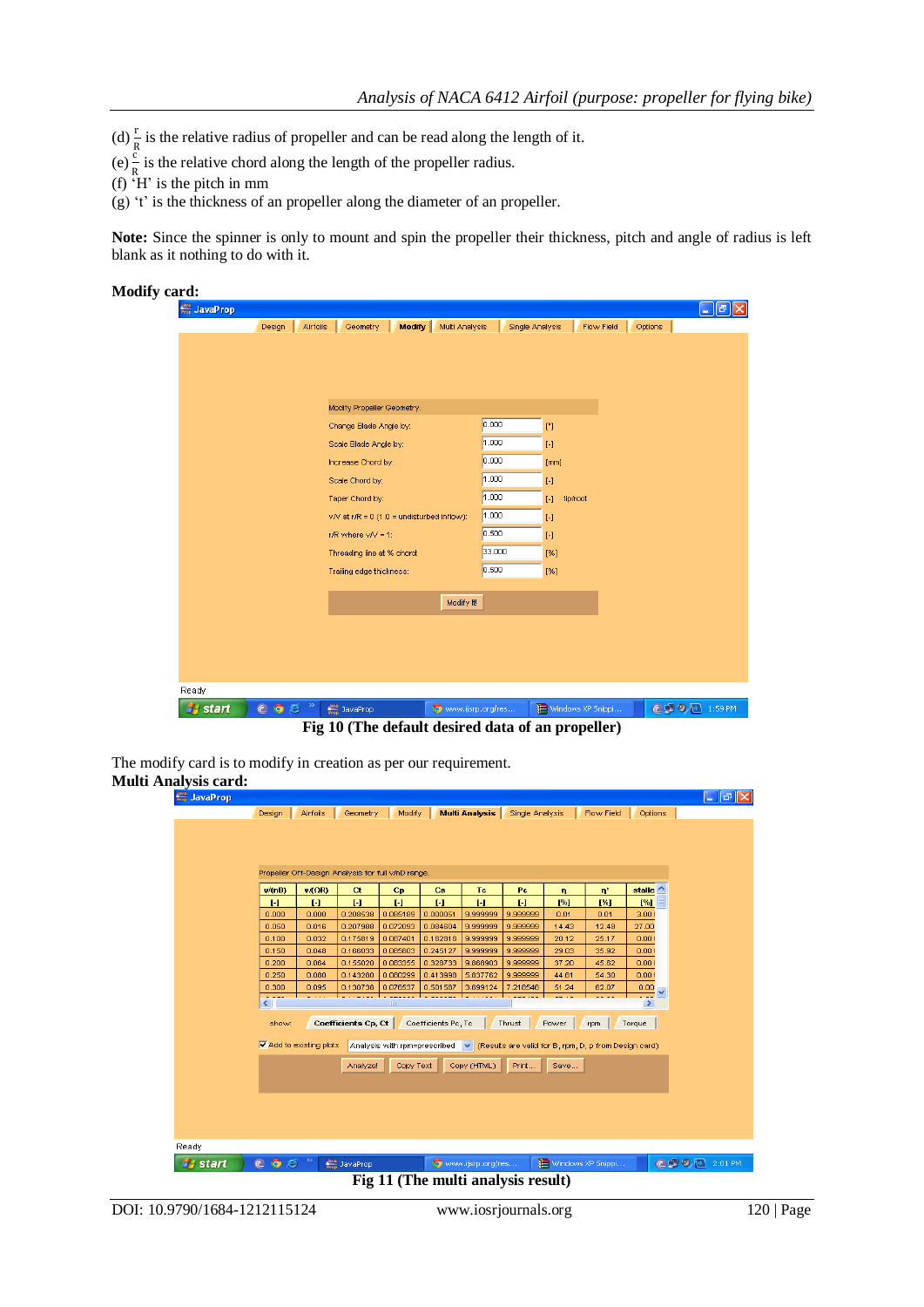*Analysis of NACA 6412 Airfoil (purpose: propeller for flying bike)*

| <b>JavaProp</b>                   |           |                                         |                                                    |          |                     |                                                                                           |                    |                 |                   |                   |         |
|-----------------------------------|-----------|-----------------------------------------|----------------------------------------------------|----------|---------------------|-------------------------------------------------------------------------------------------|--------------------|-----------------|-------------------|-------------------|---------|
|                                   | Design    | Airfoils                                |                                                    | Geometry | <b>Modify</b>       | <b>Multi Analysis</b>                                                                     |                    | Single Analysis | <b>Flow Field</b> |                   | Options |
|                                   |           |                                         |                                                    |          |                     |                                                                                           |                    |                 |                   |                   |         |
|                                   |           |                                         |                                                    |          |                     |                                                                                           |                    |                 |                   |                   |         |
|                                   |           |                                         |                                                    |          |                     |                                                                                           |                    |                 |                   |                   |         |
|                                   |           |                                         | Propeller Off-Design Analysis for full v/nD range. |          |                     |                                                                                           |                    |                 |                   |                   |         |
|                                   |           | Tc                                      | Pc                                                 | ŋ.       | $\mathbf{n}^*$      | stalled                                                                                   | v                  | rpm             | <b>Power</b>      | <b>Thrust</b>     | ∧       |
|                                   |           | $\mathbf{H}$                            | $\mathbf{H}$                                       | [%]      | [%]                 | [%]                                                                                       | [ <sub>m/s</sub> ] | [1/min]         | <b>IKWI</b>       | [ <sub>KN</sub> ] |         |
|                                   | 051       | 9.999999                                | 9.999999                                           | 0.01     | 0.01                | 3.00!                                                                                     | 0.00               | 8000            | 16.183            | 0.512             |         |
|                                   | 604       | 9.999999                                | 9.999999                                           | 14.43    | 12.48               | 27.00!                                                                                    | 3.87               | 8000            | 13.695            | 0.511             |         |
|                                   | 816       | 9.999999                                | 9.999999                                           | 20.12    | 25.17               | 0.00!                                                                                     | 7.73               | 8000            | 16.603            | 0.432             |         |
|                                   | 127       | 9.999999                                | 9.999999                                           | 29.03    | 35.92               | 0.00!                                                                                     | 11.60              | 8000            | 16.300            | 0.408             |         |
|                                   | 733       | 9.868903                                | 9.999999                                           | 37.20    | 45.62               | 0.00!                                                                                     | 15.47              | 8000            | 15.834            | 0.381             |         |
|                                   | 998       | 5.837762                                | 9.999999                                           | 44.61    | 54.30               | 0.00!                                                                                     | 19.33              | 8000            | 15.254            | 0.352             |         |
|                                   | 587       | 3.699124                                | 7.218546<br>2441631 4276428                        | 51.24    | 62.07               | 0.00                                                                                      | 23.20              | 8000            | 14.539            | 0.321             | ×       |
|                                   | 878.<br>⊀ |                                         |                                                    | 57.10    | 68.99               | n nn                                                                                      | 27.07<br>TIII.     | 8000            | 13.678            | 0.289             | ≯       |
|                                   |           |                                         |                                                    |          |                     |                                                                                           |                    |                 |                   |                   |         |
|                                   |           | show:                                   | Coefficients Cp, Ct                                |          | Coefficients Pc, Tc |                                                                                           | Thrust             | Power           | rpm               | Torque            |         |
|                                   |           | $\overline{\vee}$ Add to existing plots |                                                    |          |                     | Analysis with rpm=prescribed $\vee$ (Results are valid for B, rpm, D, p from Design card) |                    |                 |                   |                   |         |
|                                   |           |                                         |                                                    |          |                     |                                                                                           |                    |                 |                   |                   |         |
|                                   |           |                                         |                                                    | Analyze! | Copy Text           | Copy (HTML)                                                                               | Print              | Save            |                   |                   |         |
|                                   |           |                                         |                                                    |          |                     |                                                                                           |                    |                 |                   |                   |         |
|                                   |           |                                         |                                                    |          |                     |                                                                                           |                    |                 |                   |                   |         |
|                                   |           |                                         |                                                    |          |                     |                                                                                           |                    |                 |                   |                   |         |
|                                   |           |                                         |                                                    |          |                     |                                                                                           |                    |                 |                   |                   |         |
|                                   |           |                                         |                                                    |          |                     |                                                                                           |                    |                 |                   |                   |         |
|                                   |           |                                         |                                                    |          |                     |                                                                                           |                    |                 |                   |                   |         |
| <b><i>H<sub>s</sub></i></b> start | E         | $\bullet$ $\approx$                     | <b>Broad JavaProp</b>                              |          |                     | www.ijsrp.org/res                                                                         |                    |                 | Windows XP Snippi |                   | CDQ     |

**Fig 12 (The multi analysis result with various properties like power and thrust)**

Therefore according to the multi analysis we have the different values based on the constant rpm=8000. i.e., (a) Different velocity (v) in m/s deliver by propeller rotating with constant speed. (b) Power also varies from initial point to the final point with the thrust.

**Flow Field: JavaProp**  $\Box$ alx Design Airfoils Ceometry Modify Multi Analysis Single Analysis **Contained Analysis** Off-Design Flow Field for single v/nD value. Colors indicate local axial velocity **Flow Field**  $\frac{\sqrt{a}}{\sqrt{a}} = 1.0$  $\sqrt{a/V}$  = 1.197  $\frac{\text{VaN} = 1.3945}{\text{VAN} = 0.1478}$  $16$ ی ہ  $\overline{1}$  $v<sub>w</sub>$  $1.1537 + 1.307$ (Results are valid for B, rpm, D, v, p from Design card) Analyze! Print... Ready.

 $\overrightarrow{C}$   $\overrightarrow{C}$  2:09 PM Windows XP Snipping... 帶 **Java** JavaProp Www.ijsrp.org/resear. **Fig 13** (The flow around propeller)

Here from the flow field we see that the  $(V_a)$ : axial flow speed increment increases immediately after the propeller and also the  $(V_t)$ : the tangential velocity increases immediately after the propeller.

Since, the ratio  $(V_x/V)$  for red colour start with 1.1537 and it is around 1.1973 and 0.136. And for the yellow colour the ratio  $(V_x/V)$  starts with 1.3074 and it is around 1.3945 and 0.1478 around the propeller with the delivering velocity.

**A** start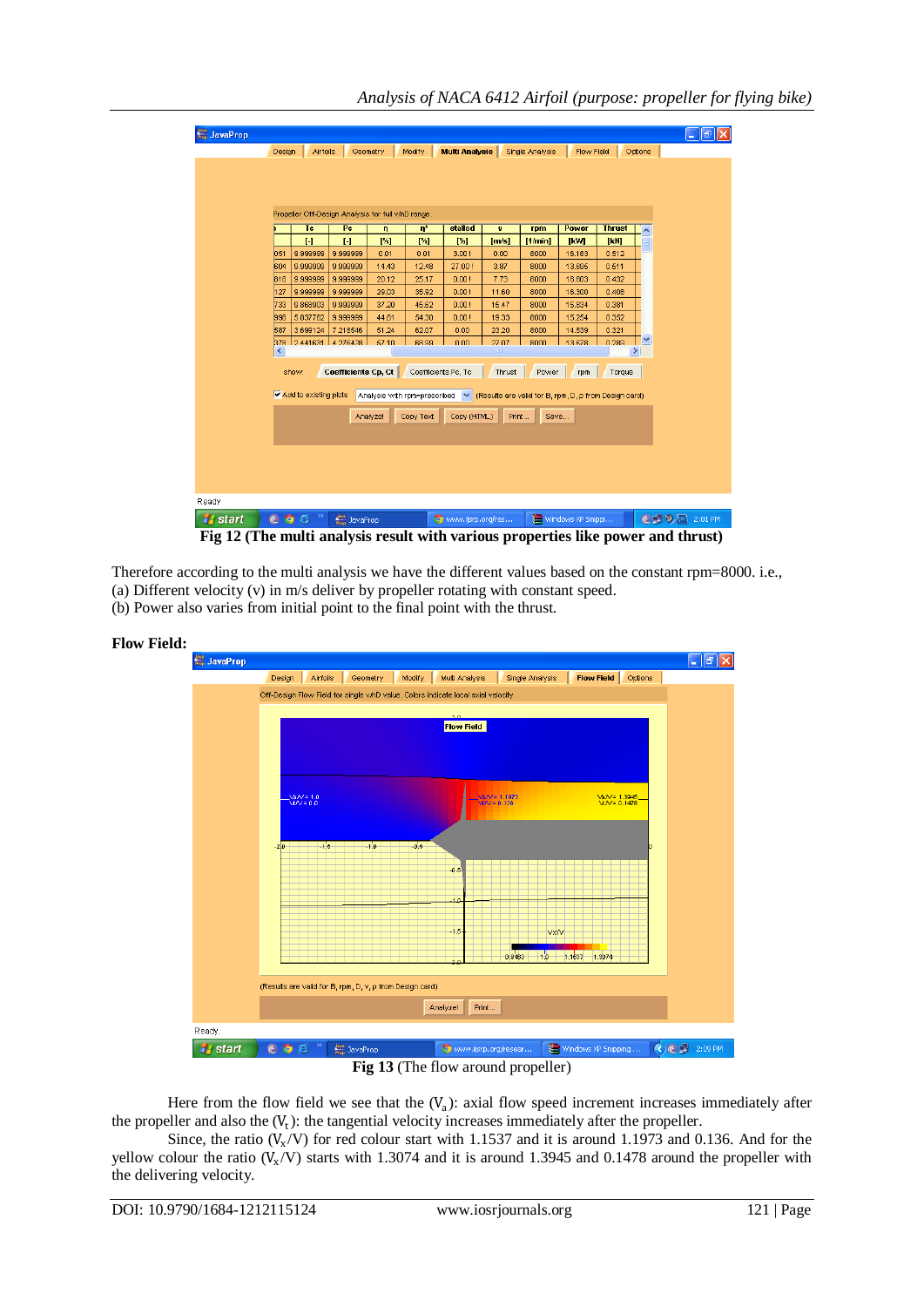| <b>Option card:</b>    |                                                                                                                                                                                                                                                                                                                                            |
|------------------------|--------------------------------------------------------------------------------------------------------------------------------------------------------------------------------------------------------------------------------------------------------------------------------------------------------------------------------------------|
| <b>Allega</b> JavaProp | - 10                                                                                                                                                                                                                                                                                                                                       |
|                        | Geometry<br>Modify<br>Multi Analysis<br>Flow Field<br><b>Options</b><br>Design<br>Airfoils<br><b>Single Analysis</b>                                                                                                                                                                                                                       |
|                        | Adjust the desired Option(s).                                                                                                                                                                                                                                                                                                              |
|                        | JavaProp                                                                                                                                                                                                                                                                                                                                   |
|                        | Version 1.64 - February 1, 2014.                                                                                                                                                                                                                                                                                                           |
|                        | Copyright @ 2001-2014 Martin Hepperle                                                                                                                                                                                                                                                                                                      |
|                        | · Translations<br>$\frac{\lambda}{\Box}$<br>Translation to English by Martin Hepperle, 2001.<br>Translation to German by Martin Hepperle, 2001.<br>Translation to French by Giorgio Toso, 2002.<br>Translation to Italian by Giorgio Toso, 2002.<br>$\checkmark$<br>Translation to Portuguese (European) by João Alveirinho Correia, 2008. |
|                        | Your current system settings<br>$\wedge$<br>Your user name is use.<br>You are running Windows XP, Java version 1.7.0_11, Java memory is 15744 kB.<br>System language code is en.<br>Selected country is United States, selected language is English.<br>$\checkmark$                                                                       |
|                        | English (United States)<br>M<br>(decimal character is: '.')<br>Country Settings:                                                                                                                                                                                                                                                           |
|                        | 1.2210<br>Density of<br>[kg/m <sup>3</sup> ]                                                                                                                                                                                                                                                                                               |
|                        | 0.000014607<br>Kinematic Viscosity v:<br>$[m^2/s]$                                                                                                                                                                                                                                                                                         |
|                        | 340.29<br>Speed of Sound at<br>[m/s]                                                                                                                                                                                                                                                                                                       |
|                        |                                                                                                                                                                                                                                                                                                                                            |
|                        | Clear preferences on exit<br>Load<br>Save                                                                                                                                                                                                                                                                                                  |
| Ready.                 |                                                                                                                                                                                                                                                                                                                                            |
| <b>F</b> start         | <b>EF</b> 2:09 PM<br>Windows XP Snipping<br>E O<br>ø<br><b>Java</b> JavaProp<br>www.ijsrp.org/resear                                                                                                                                                                                                                                       |
|                        | Fig 13 (Standard data for approximate result)                                                                                                                                                                                                                                                                                              |

The option card is to set the data as per the standardization to get the appropriate result. **Validation:** 

According tom the reference paper:

- 1. Amit Singh Dhakad, Pramod Singh. "Flying Bike Concept." international research journal of mechanical engineering 1.1 (2014): 001-011 &
- 2. Dhakad, Amit Singh, and Arun Singh. "Power Requirement for Flying Bike." International Journal of Innovative Research and Development 3.5 (2014).

The force required for to overcome the drag (D) = F=ma, is  $280\text{kg} * 0.648\text{m/s}^2 = 181.44$  N through mathematical modelling and the thrust obtained on analysis for three conditions are  $T= 155.84N$  in fig 2 (for unshrouded and unsquared tip propeller),  $T = 179.39$  N in fig 3 (for shrouded propeller) and

 $T = 179.41$  N in (fig 4) for both shrouded and squared tip propeller). Hence the analysis validates the mathematical modelling meeting the nearby target with a difference 0.02%.

#### **III. Conclusion**

On analysis it is very clear that two blade propeller has (efficiency)  $\eta = 73.729$  % and the three blade propeller has  $\eta = 73.748$  producing the same thrust with constant power. Therefore keeping the weight into consideration it is better to have the two blade propeller for flying bike. And as the coefficient of thrust  $T_c$  = 0.073 the propeller is lightly loaded.

#### **References**

- [1]. Khan, Md Sadak Ali, Et Al. "Analysis Of Down-Wind Propeller Vehicle." International Journal Of Scientific And Research Publications, Volume 3, Issue 4, April 2013
- [2]. Sutikno, Priyono, And Deny Bayu Saepudin. "Design And Blade Optimization Of Contra Rotation Of Double Rotor Wind Turbine." International Journal Of Mechanical & Mechatronics Engineering Ijmme, Volume11 1 (2011).
- [3]. Dhakad, Amit Singh, And Arun Singh. "Power Requirement For Flying Bike." International Journal Of Innovative Research And Development 3.5 (2014).
- [4]. Amit Singh Dhakad, Pramod Singh. "Flying Bike Concept." International Research Journal Of Mechanical Engineering 1.1 (2014): 001-011.
- [5]. Amit Singh Dhakad, Pramod Singh, Arun Singh. "Development Of Wing For Flying Bike." Elixir (2014): 28450-28458.
- [6]. Amit Singh Dhakad, Pramod Ingh, Arun Singh. "Analysis Of An Naca 4311 Airfoil For Flying Bike." Global Juournal Of Research In Engineering 14.7 (2014): 1-23.
- [7]. Amit Singh Dhakad, And Pramod Singh. "Flying Bike Concept." International Research Journal Of Mechanical Engineering, Vol 1, Pp. 001-011. March 2014
- [8]. Mehrdad Ghods. "Theory Of Wings And Wind Tunnel Test Of A Naca 2415 Airfoil" Technical Communications For Engineers, The University Of British Columbia, Pp-1-13, July 23,2001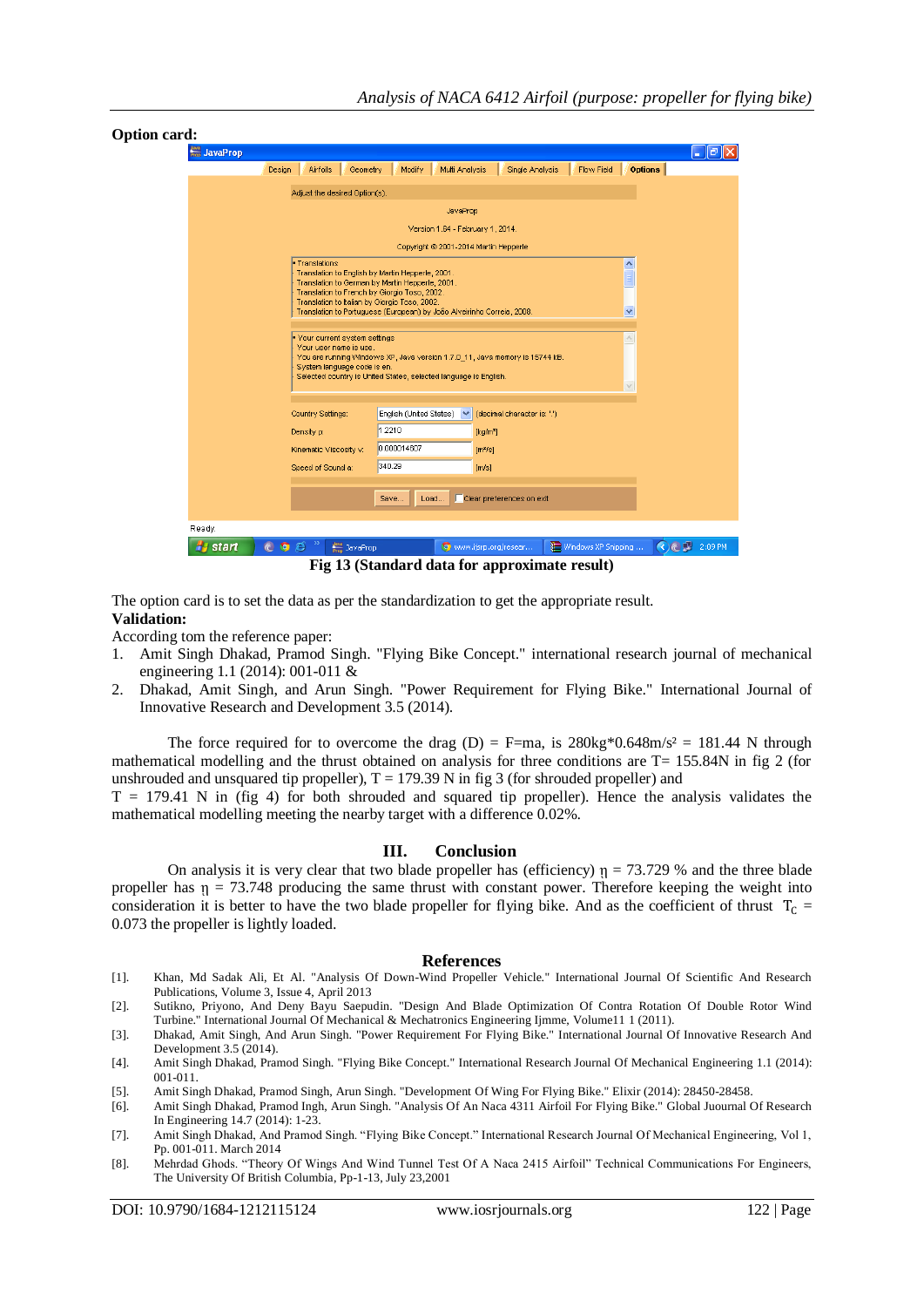- [9]. Christopher A Lyon, Andy P Broren, Philippe Gigu"ere, Ashok Gopalarathnam, Michael S Selig (1997). Summary Of Low Speed Airfoil Data, Soar Tech Publications, Virginia.
- [10]. Dava Newman, Pete Young (2004). Introduction To Aerospace And Design-Chapter 4, Massachuetts Institute Of Technology, Pp.1-17.
- [11]. Jonathan Densie, Model Aircraft Design, Defence Science And Technology Organisation-Researching Aircraft Flight Mechanics, Melbourne
- [12]. Http://Www.Concept2creation.Com.Au/Xstd\_Files/Jon%20dansie%20model%20aircraft%20design.Pdf.
- [13]. Mustafa Cavcar, E-Material (2005): The International Standard Atmosphere(Isa), Anadolu University,26470 Eskisehir, Turkey. Pp. 1-7
- [14]. Wikipedia On Aircrafts (Lift, Thrust, Propellers And Theory Of Flight[\) Http://En.Wikipedia.Org/Wiki/Aircraft](http://en.wikipedia.org/wiki/Aircraft)
- [15]. Wing Design E-Book (2010). National Aeronautic And Space Administration, Museum In A Box Series -Aeronautics Research Mission Directorate
- [16]. Fan Wing Manned Aircraft Project [\(Http://Www.Fanwing.Com/Fanwing%20manned%20aircraft%20project%202013.Pdf\)](http://www.fanwing.com/fanwing%20manned%20aircraft%20project%202013.pdf) B.L Singhal, Fluid Machinery, Tech-Max Publications, Isbn 978-81-8492-805-1,First Edition, (2011).
- [17]. Airfoil Generator(Software), [Www.Airfoil.Com/Airfoil/Naca4digit](http://www.airfoil.com/airfoil/naca4digit) Air Properties, M= Http://Www.Engineeringtoolbox.Com/Dynamic-Absolute-Kinematic-Viscosity-D\_412.Htmlm=V
- [Http://Www.Engineeringtoolbox.Com/Air-Absolute-Kinematic-Viscosity-D\\_601.Html](http://www.engineeringtoolbox.com/air-absolute-kinematic-viscosity-d_601.html)
- [18]. Textbook Investigation Of Different
- [19]. Airfoils On Outer Sections Of Large Rotor Blades, Torstein Hiorth Soland And Sebastian Thuné 2012, Report Code: Mdh.Idt.Flyg.0254.2012.Gn300.15hp.Ae
- [20]. Scott Richards, Keith Martin, And John M. Cimbala, Ansys Workbench Tutorial Flow Over An Airfoil, Penn State University Latest Revision: ( 17 January 2011 ), Pp1-10
- [21]. A. Firooz And M. Gadam, Turbulence Flow For Naca 4412 In Unbounded Flow And Ground Effect With Different Turbulence Models And Two Ground

Conditions: Fixed And Fixed Moving Ground Conditions, Int. Conference On Boundary And Interior Layers Bail 2006 (Eds),University Of Gottingen, 2006

- [22]. Charles D, Nasa Technical Paper 2969, Nasa Supercritical Airfoils: A Matrix Of Family -Related Airfoils, Harris Langley Research Center, Hampton, Virginia, 1990
- [23]. Richard L. Fearn, Airfoil Aerodynamics Using Panel Methods, Mathematica Journal 10:4,Wolfram Media, Inc (2008).
- [24]. E.M Sparrow And J.L Gress, Technical Note 4311, Prandtl Number Effects On Unsteady Forced Convection Heat Transfer, National Advisory Committee For Aeronautics, Clevelan, Ohio, Washington, June 1958
- [25]. Ira H. Abbott, Albert E. Von Doenhoff And Louis S. Stivers, Summary Of Airfoil Data National Advisory Committee For Aeronautics Report No. 824, Langley Memorial Aeronautical Laboratory Langley Field, Va.1945
- [26]. Hamidreza Abedi, Cfd With Open Source Software, A Course At Chalmers University Of Technology Taught By H ° Akan Nilsson, Project Work, (Nov-10-2011)
- [27]. Java Foil, Martin Hepperle, 1996-2008 Source (Http://Www.Mh-Aerotools.De/Aerfoils/ Jf\_Applet.Htm)
- [28]. Rama Krishna N Parasaram And And T N Charyulu, Airfoil Profile Design By Reverse Engineering Bezier Curve, Issn 2278 0149 Www.Ijmerr.Com Vol. 1, No. 3, October 2012
- [29]. Helmut Sobieczky And Dfvlr Gottingen, Related Analytical, Analog And Numerical Methods In Transonic Airfoil Design, Reprint: Aiaa 79-1566 (1979)
- [30]. Dr. Richard Eppler, Eppler Airfoil Design And Analysis Code, Petersburg, Usa
- [31]. Clark Y Wikipedia, Source[: Http://En.Wikipedia.Org/Wiki/Clark\\_Y](http://en.wikipedia.org/wiki/Clark_Y)
- [32]. J.F. Marchman And Todd D Werme , Clark Y Airfoil Performance At Low Reynolds Number, Virginia Polytechnic Institute And State University, Blackburg, Virginia 1-7, Jan 9-12, 1984/Reno, Nevada, Publisher: American Institute Of Aeronautics And **Astronauts**
- [33]. Timur Dogan, Michael Conger, Maysam Mousaviraad, Tao Xing And Fred Stern, Verification And Validation Of Turbulent Flow Around A Clark-Y Airfoil 58:160 Intermediate Mechanics Of Fluids, Cfd Lab 2 , Hydroscience & Engineering The University Of Iowa, Ia 52242-1585, P 1-54
- [34]. Prof. E.G. Tulapurkara, Flight Dynamics-I: Chapter-3
- [35]. Tanveer Chandok , Analysis Of An Airfoil Using Computational Fluid Dynamics, Independent Research Thesis At The Georgia Institute Of Technology, 12/17/2010, P 1- 21
- [36]. Dr. Asiminia Kazakidi, Fluids Dynamics Software Lab, Second Summer School On Embodied Intelligence," Simulation And Modelling Within Embodied Intelligence. Heraklion 70013, Crete, Greece, 27 June- 1 July 2011
- [37]. Robert D. Quinn And Leslie Gong, Measurement On A Hollow Cylinder At A Mach Number Of 3.0 In Flight Boundary Layer, Nasa Technical Paper 1764, Dryden Flight Research Centre, Edwards, California Nov 1980, P 1-52christian J. Kähler, Sven Scharnowski, Christian Cierpka, High Resolution Velocity Profile Measurements In Turbulent Boundary Layers,16th Int Symp On Applications Of
- [38]. Laser Techniques To Fluid Mechanics Lisbon, Portugal, 09-12 July, 2012, P 1-8
- [39]. Lelanie Smith, An Interactive Boundary Layer Modelling Methodology For Aerodynamic Flows, Submitted In Partial Fulfilment Of The Degree Masters Of Engineering Department Of Mechanical And Aeronautical Engineering University Of Pretoria November 2011, P 1-75
- [40]. D.G Mabet And W.G Sawer, Experimental Studies Of The Boundary Layer On A Flat Plate At Mach No. 2.5 To 4.5, Procurement Executive Ministry Of Defence Aeronautical Research Council, Reports And Memoranda By Aerodynamic Department, R.A.E., Bedford, London Her Majesty"s Stationary Office.1976, P 1-101
- [41]. Y. B. Suzen, P. G. Huang, Lennart S. Hultgren And David E. Ashpis, Predictions Of Separated And Transitional Boundary Layers Under Low-Pressure Turbine Airfoil Conditions Using An Intermittency Transport Equation, Journal Of Turbo Machinery National Aeronautics And Space Administration, Glenn Research Centre At Lewis Field, Cleveland, Oh 44135, Rjuly 2003, Vol. 125 / 455(P1-10) 455-464,
- [42]. D.W. Holder And R.F.Cash, Experiments With A Two Dimensional Aerofoil Designed To Be Free From Turbulent Boundary Layer Separation At Small Angles Of Incidence For All Mach Numbers, Reports And Memoranda Number 3100,Ministry Of Supply, N.P.L,
	- London Her Majesty Stationary Office, August,1957 .P.1-52
- [43]. 43. T.A.Cook, Measurement Of Boundary Layer And Wake Of Two Aerofoil Sections At High Reynolds Numbers And High-Subsonic Mach Numbers Aeronautical Research